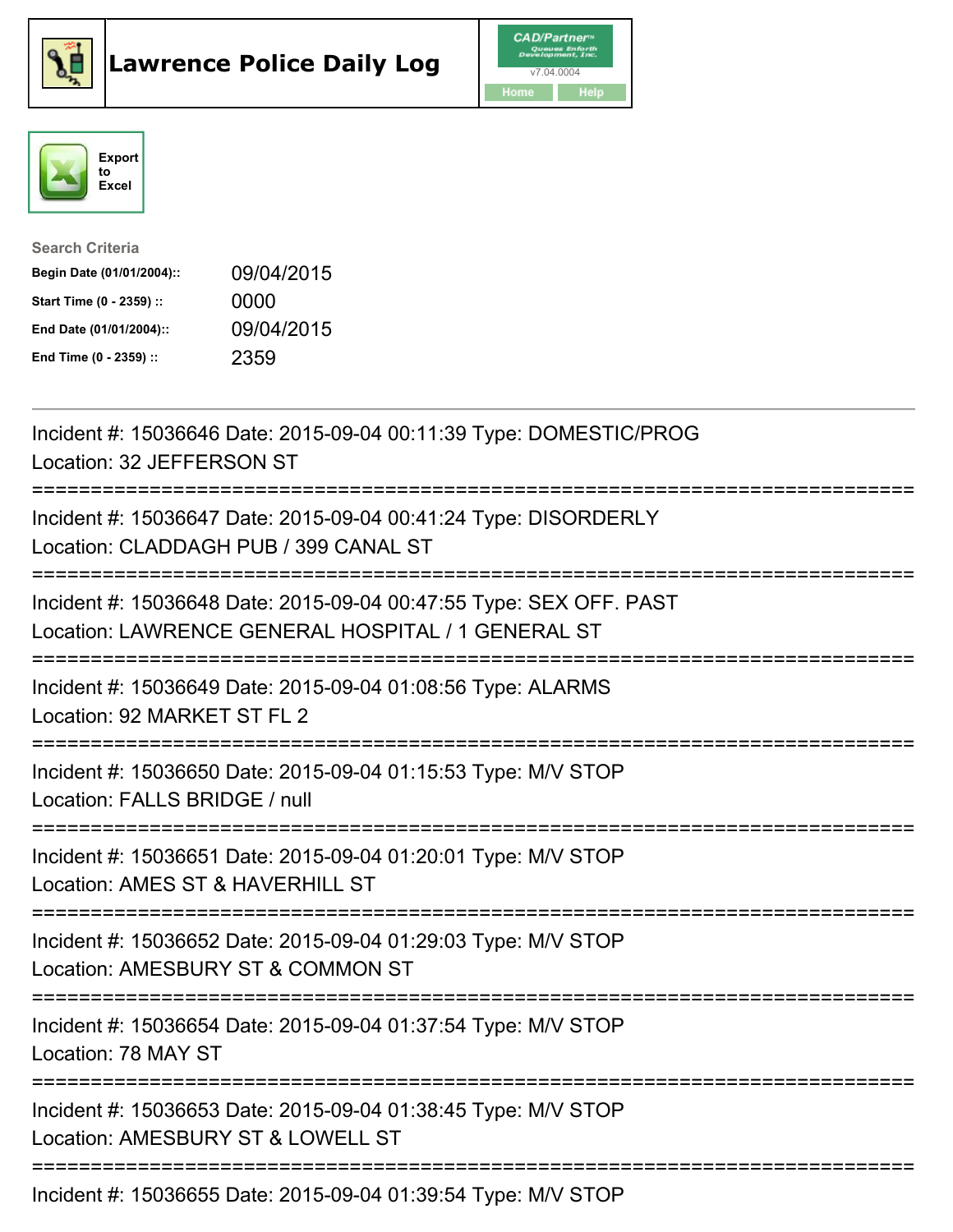| Location: WHITMAN ST & WYMAN ST                                                                                               |
|-------------------------------------------------------------------------------------------------------------------------------|
| Incident #: 15036656 Date: 2015-09-04 01:45:17 Type: M/V STOP<br>Location: ELM ST & NEWBURY ST<br>:========================== |
| Incident #: 15036657 Date: 2015-09-04 01:47:39 Type: M/V STOP<br><b>Location: FRANKLIN</b>                                    |
| Incident #: 15036658 Date: 2015-09-04 01:49:07 Type: M/V STOP<br>Location: ARLINGTON ST & WILLOW ST                           |
| Incident #: 15036659 Date: 2015-09-04 01:52:49 Type: NOISE ORD<br>Location: 57 FRANKLIN ST #2A                                |
| Incident #: 15036660 Date: 2015-09-04 01:55:34 Type: M/V STOP<br>Location: BROADWAY & TREMONT ST<br>:======================== |
| Incident #: 15036661 Date: 2015-09-04 01:58:53 Type: M/V STOP<br>Location: 8 FOREST ST                                        |
| Incident #: 15036662 Date: 2015-09-04 02:00:12 Type: A&B PAST<br>Location: 188 OSGOOD ST                                      |
| Incident #: 15036663 Date: 2015-09-04 02:00:56 Type: M/V STOP<br>Location: ALDER ST & BASSWOOD ST                             |
| Incident #: 15036664 Date: 2015-09-04 02:04:22 Type: M/V STOP<br>Location: 12 FOREST ST                                       |
| Incident #: 15036665 Date: 2015-09-04 02:06:33 Type: MEDIC SUPPORT<br>Location: 52 HOWARD ST FL 2                             |
| Incident #: 15036666 Date: 2015-09-04 02:18:48 Type: M/V STOP<br>Location: 320 AMES ST                                        |
| Incident #: 15036667 Date: 2015-09-04 02:29:14 Type: M/V STOP<br>Location: THORNTON AV & WATER ST                             |
| Incident #: 15036668 Date: 2015-09-04 02:34:05 Type: ALARMS<br>Location: DOMINGO TOWING / 24 MEDFORD ST                       |
| Incident #: 15036669 Date: 2015-09-04 02:39:15 Type: M/V STOP                                                                 |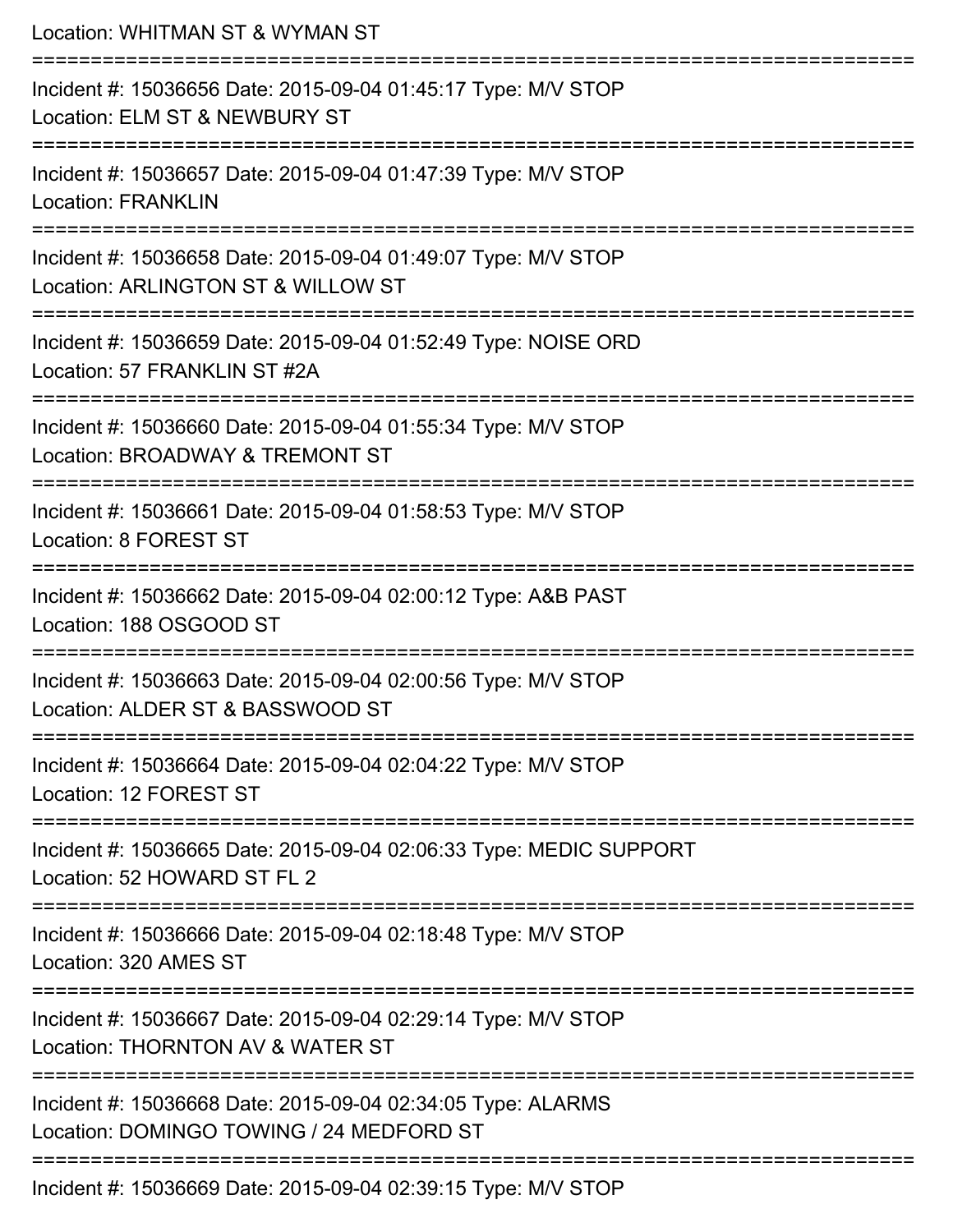| Incident #: 15036670 Date: 2015-09-04 02:49:56 Type: M/V STOP<br>Location: MYRTLE ST & WALNUT ST                     |
|----------------------------------------------------------------------------------------------------------------------|
| Incident #: 15036671 Date: 2015-09-04 03:11:50 Type: M/V STOP<br>Location: SEVEN ELEVEN / 99 HAMPSHIRE ST            |
| Incident #: 15036672 Date: 2015-09-04 03:28:58 Type: ALARM/BURG<br>Location: 63 BEACON ST                            |
| Incident #: 15036673 Date: 2015-09-04 03:33:21 Type: M/V STOP<br>Location: LEXINGTON ST & PARK ST                    |
| Incident #: 15036674 Date: 2015-09-04 03:38:33 Type: AUTO ACC/UNK PI<br>Location: SEVEN ELEVEN / 370 BROADWAY        |
| Incident #: 15036675 Date: 2015-09-04 04:21:12 Type: A&B PAST<br>Location: PORTUGUESE A SALAZAR CLUB / 2 SARATOGA ST |
| Incident #: 15036676 Date: 2015-09-04 04:48:07 Type: ALARMS<br>Location: SLE SCHOOL / 165 S UNION ST                 |
| Incident #: 15036678 Date: 2015-09-04 05:38:03 Type: ALARMS<br>Location: 98 WINTHROP AV                              |
| Incident #: 15036677 Date: 2015-09-04 05:38:17 Type: ALARMS<br>Location: ARAMARK UNIFORM CORPORATION / 110 GLENN ST  |
| Incident #: 15036679 Date: 2015-09-04 05:53:24 Type: ALARMS<br>Location: H & M TECH / 117 JACKSON ST                 |
| Incident #: 15036680 Date: 2015-09-04 05:54:45 Type: ALARMS<br>Location: SLE SCHOOL / 165 S UNION ST                 |
| Incident #: 15036681 Date: 2015-09-04 06:23:43 Type: MEDIC SUPPORT<br>Location: 599 CANAL ST FL REAR                 |
| Incident #: 15036682 Date: 2015-09-04 06:25:57 Type: M/V STOP<br>Location: BROADWAY & CANAL ST                       |
| Incident #: 15036683 Date: 2015-09-04 06:49:26 Type: ALARM/BURG                                                      |

 $\mathbf{L}$   $\mathbf{L}$   $\mathbf{L}$   $\mathbf{L}$   $\mathbf{L}$   $\mathbf{L}$   $\mathbf{L}$   $\mathbf{L}$   $\mathbf{L}$   $\mathbf{L}$   $\mathbf{L}$   $\mathbf{L}$   $\mathbf{L}$   $\mathbf{L}$   $\mathbf{L}$   $\mathbf{L}$   $\mathbf{L}$   $\mathbf{L}$   $\mathbf{L}$   $\mathbf{L}$   $\mathbf{L}$   $\mathbf{L}$   $\mathbf{L}$   $\mathbf{L}$   $\mathbf{$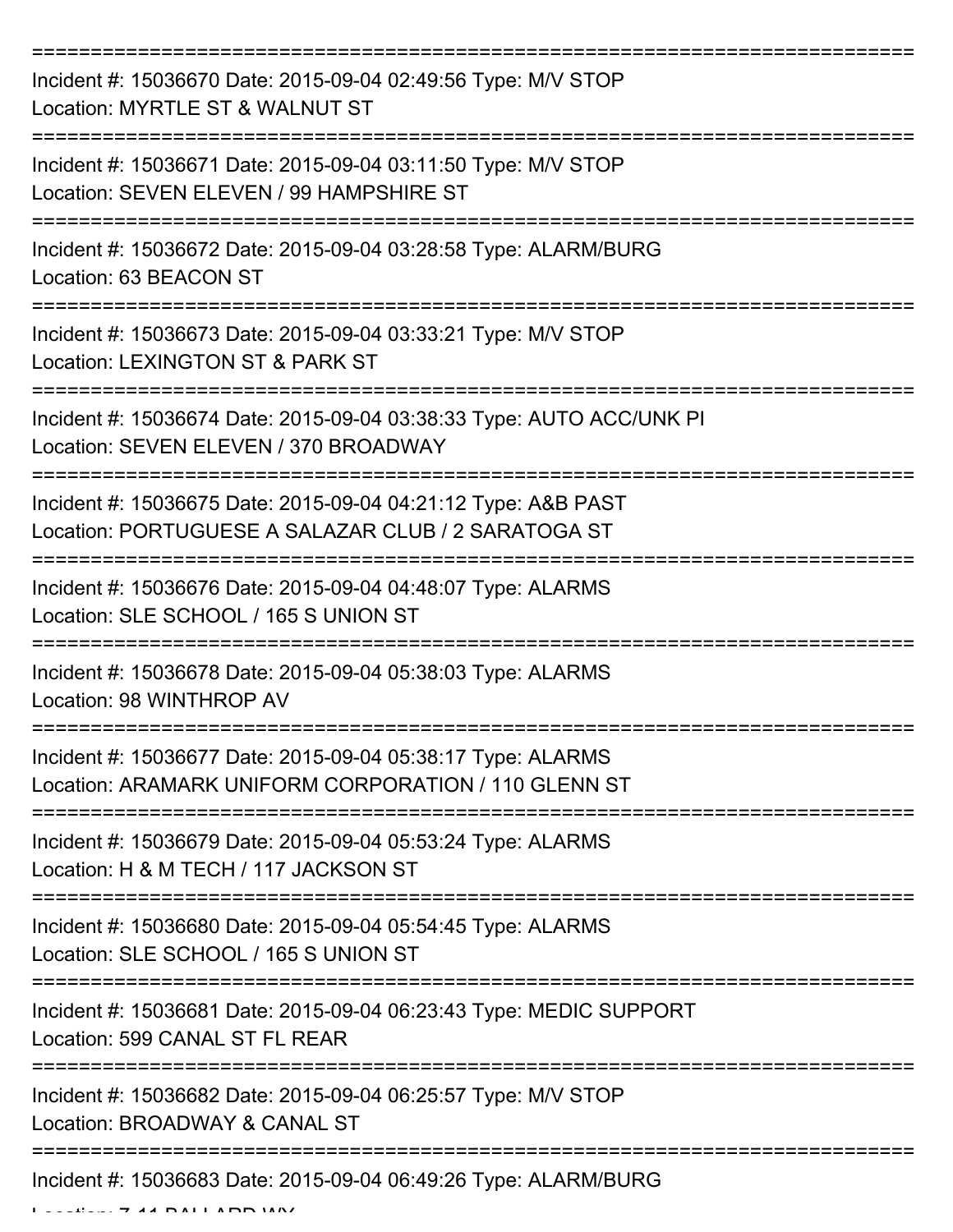| Incident #: 15036684 Date: 2015-09-04 06:54:15 Type: M/V STOP<br><b>Location: WATER ST</b>                  |
|-------------------------------------------------------------------------------------------------------------|
| Incident #: 15036685 Date: 2015-09-04 07:04:15 Type: M/V STOP<br>Location: BROADWAY & CROSS ST              |
| Incident #: 15036686 Date: 2015-09-04 07:08:50 Type: PARK & WALK<br>Location: BROADWAY                      |
| Incident #: 15036687 Date: 2015-09-04 07:21:59 Type: ALARMS<br>Location: ADVANCED AUTO PARTS / 183 BROADWAY |
| Incident #: 15036688 Date: 2015-09-04 07:35:55 Type: AUTO ACC/PED<br>Location: BROADWAY                     |
| Incident #: 15036689 Date: 2015-09-04 07:48:20 Type: M/V STOP<br>Location: FALMOUTH ST & S UNION ST         |
| Incident #: 15036690 Date: 2015-09-04 07:49:10 Type: MV/BLOCKING<br>Location: 35 DUCKETT AV                 |
| Incident #: 15036691 Date: 2015-09-04 07:57:57 Type: CLOSE STREET<br>Location: AVON ST & FITZ ST            |
| Incident #: 15036692 Date: 2015-09-04 08:04:28 Type: ABAND MV<br>Location: 3-4 BROADWAY CT                  |
| Incident #: 15036693 Date: 2015-09-04 08:05:01 Type: CK WELL BEING<br>Location: 397 SALEM ST                |
| Incident #: 15036694 Date: 2015-09-04 08:10:50 Type: MEDIC SUPPORT<br>Location: 11 SUMMER ST #N101          |
| Incident #: 15036695 Date: 2015-09-04 08:13:22 Type: DOMESTIC/PROG<br>Location: 51 AMES ST                  |
| Incident #: 15036696 Date: 2015-09-04 08:36:45 Type: LARCENY/PAST<br>Location: 111 RIVERPOINTE WAY          |
| Incident #: 15036697 Date: 2015-09-04 08:40:22 Type: MEDIC SUPPORT                                          |

Location: 176 DHILLIDO OT EL 1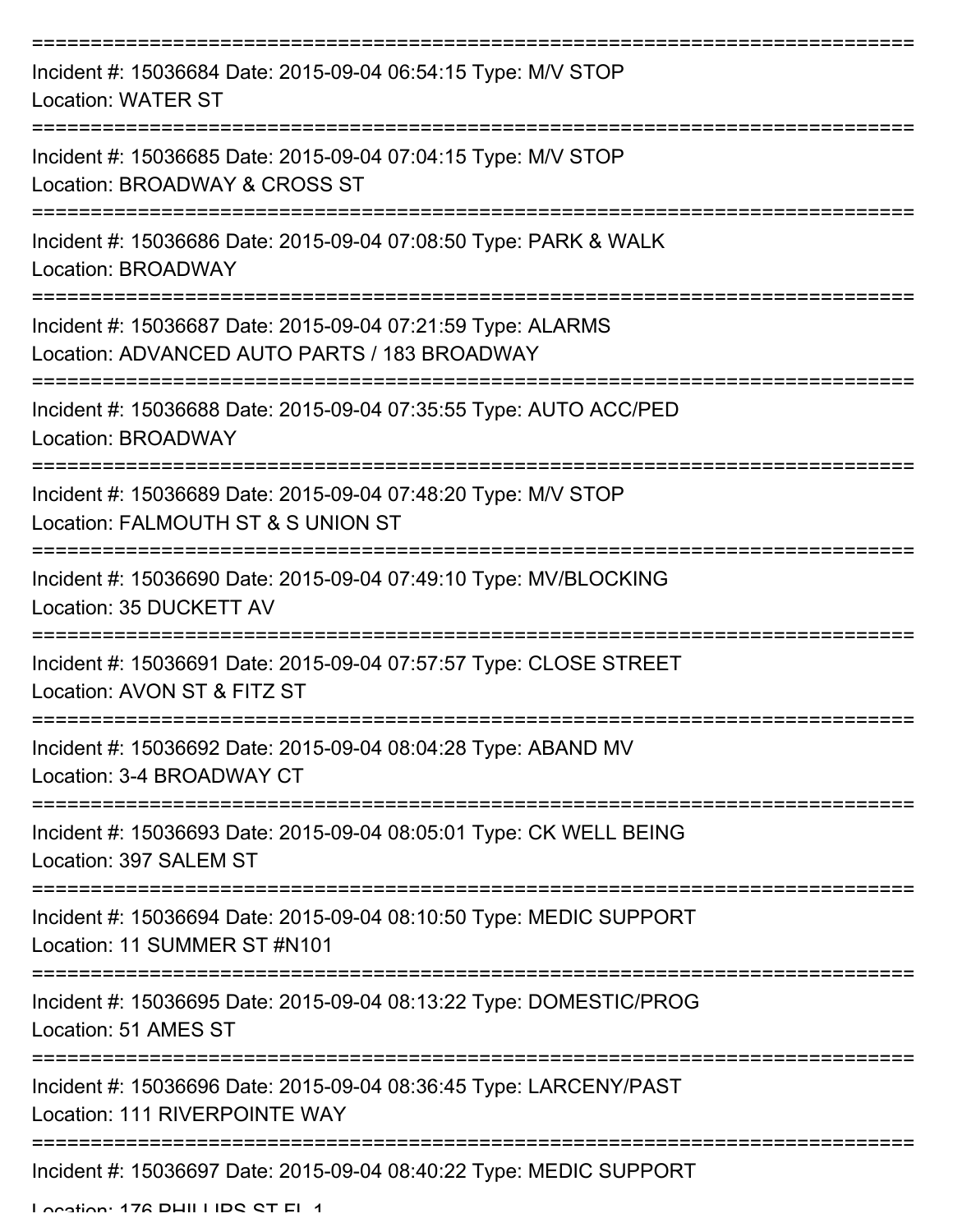| Incident #: 15036698 Date: 2015-09-04 09:10:08 Type: SUS PERS/MV<br>Location: S BROADWAY                     |
|--------------------------------------------------------------------------------------------------------------|
| Incident #: 15036699 Date: 2015-09-04 09:19:06 Type: M/V STOP<br>Location: SOUTH ST                          |
| Incident #: 15036700 Date: 2015-09-04 09:43:53 Type: WARRANT SERVE<br>Location: 19 HUDSON AV #2              |
| Incident #: 15036701 Date: 2015-09-04 09:57:25 Type: SPECIAL CHECK<br><b>Location: FRONT ST</b>              |
| Incident #: 15036702 Date: 2015-09-04 10:06:42 Type: STOL/MV/PAS<br>Location: MARKET BASKET / ESSEX ST       |
| Incident #: 15036703 Date: 2015-09-04 10:22:09 Type: WARRANT SERVE<br>Location: 35 BROOK ST                  |
| Incident #: 15036704 Date: 2015-09-04 10:28:01 Type: COURT DOC SERVE<br>Location: 68 WOODLAND ST             |
| Incident #: 15036705 Date: 2015-09-04 10:39:13 Type: MEDIC SUPPORT<br>Location: 13 WALNUT ST                 |
| Incident #: 15036707 Date: 2015-09-04 10:47:25 Type: MV/BLOCKING<br>Location: 14 WORSWICK TER                |
| Incident #: 15036706 Date: 2015-09-04 10:47:52 Type: MEDIC SUPPORT<br>Location: DENTAL DREAMS / 700 ESSEX ST |
| Incident #: 15036708 Date: 2015-09-04 10:52:04 Type: LARCENY/PAST<br>Location: 20 JASPER ST                  |
| Incident #: 15036709 Date: 2015-09-04 10:58:47 Type: HIT & RUN M/V<br>Location: 114 ABBOTT ST                |
| Incident #: 15036710 Date: 2015-09-04 11:06:02 Type: B&E/PAST<br>Location: BROADWAY LIQUORS / 434 BROADWAY   |
| Incident #: 15036711 Date: 2015-09-04 11:07:09 Type: M/V STOP<br>Location: CRESTWOOD CIR & MT VERNON ST      |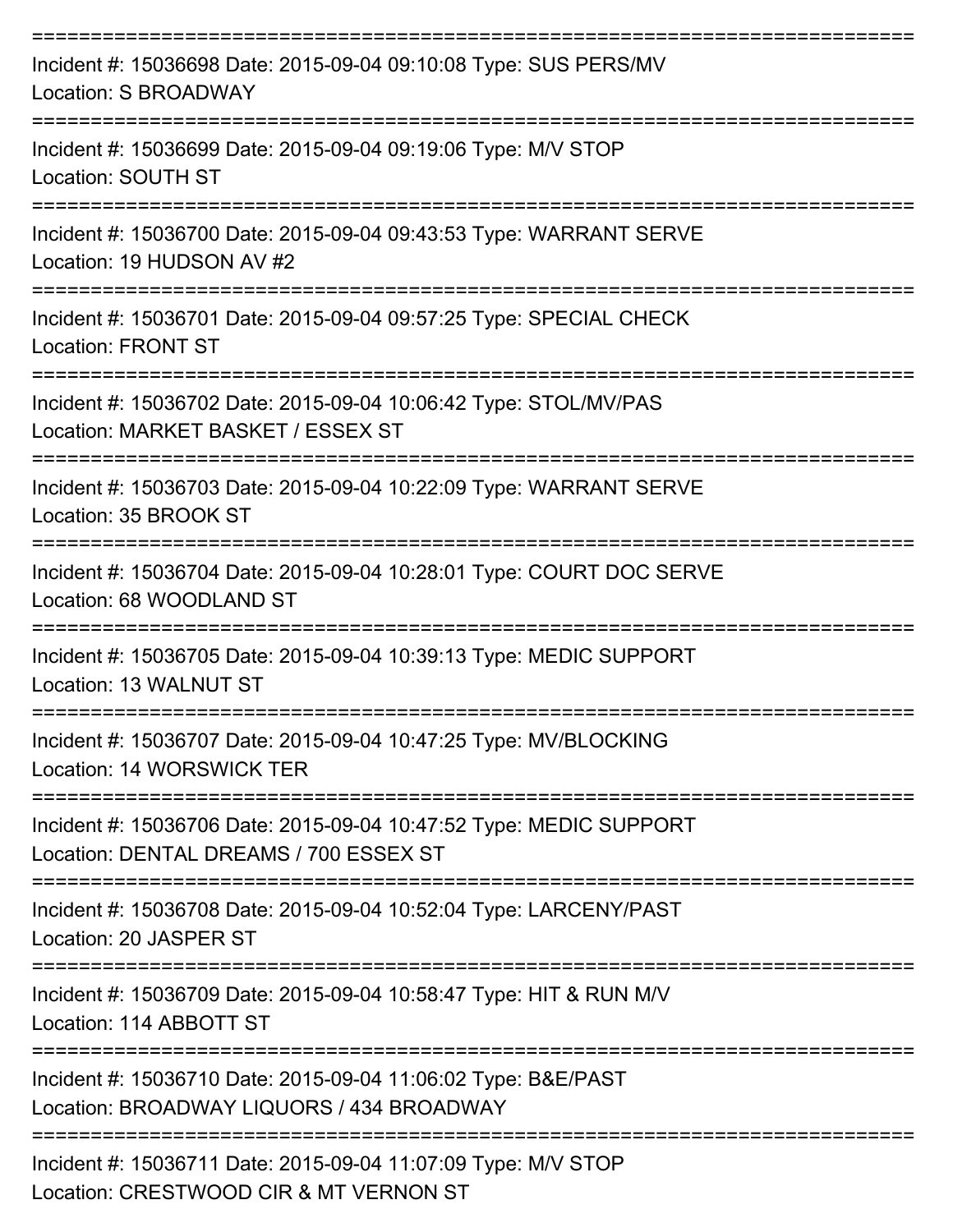| Incident #: 15036713 Date: 2015-09-04 11:19:33 Type: CK WELL BEING<br>Location: 4 HALE ST                                                            |
|------------------------------------------------------------------------------------------------------------------------------------------------------|
| Incident #: 15036712 Date: 2015-09-04 11:21:17 Type: SUS PERS/MV<br>Location: APPLETON ST & ESSEX ST                                                 |
| Incident #: 15036714 Date: 2015-09-04 11:41:18 Type: SUS PERS/MV<br>Location: BRADFORD ST & FRANKLIN ST                                              |
| Incident #: 15036715 Date: 2015-09-04 11:43:19 Type: PARK & WALK<br>Location: BRADFORD ST & BROADWAY                                                 |
| Incident #: 15036716 Date: 2015-09-04 11:48:51 Type: MAL DAMAGE<br>Location: COMMUNITY DAY CHARTER SCHOOL / 73 PROSPECT ST<br>:===================== |
| Incident #: 15036717 Date: 2015-09-04 11:59:12 Type: TOW OF M/V<br>Location: 17 JORDAN ST                                                            |
| ======================<br>Incident #: 15036718 Date: 2015-09-04 12:00:02 Type: LOST PROPERTY<br>Location: 10 STEVENS ST                              |
| Incident #: 15036719 Date: 2015-09-04 12:05:55 Type: IDENTITY THEFT<br>Location: 137 LAWRENCE ST #2                                                  |
| Incident #: 15036720 Date: 2015-09-04 12:15:02 Type: M/V STOP<br>Location: 3DV824 / 1 PARKER ST                                                      |
| Incident #: 15036721 Date: 2015-09-04 12:18:57 Type: M/V STOP<br>Location: BURGER KING / 187 BROADWAY                                                |
| Incident #: 15036722 Date: 2015-09-04 12:19:00 Type: STOL/MV/PAS<br>Location: 43 THORNDIKE ST                                                        |
| Incident #: 15036724 Date: 2015-09-04 12:24:37 Type: CONFIS PROP<br>Location: 90 LOWELL ST                                                           |
| Incident #: 15036723 Date: 2015-09-04 12:24:38 Type: SUICIDE ATTEMPT<br>Location: 88 ALLSTON ST FL 1                                                 |
| Incident #: 15036725 Date: 2015-09-04 12:28:58 Type: AUTO ACC/NO PI<br>Location: RIVER POINTE WY & WINTHROP AV                                       |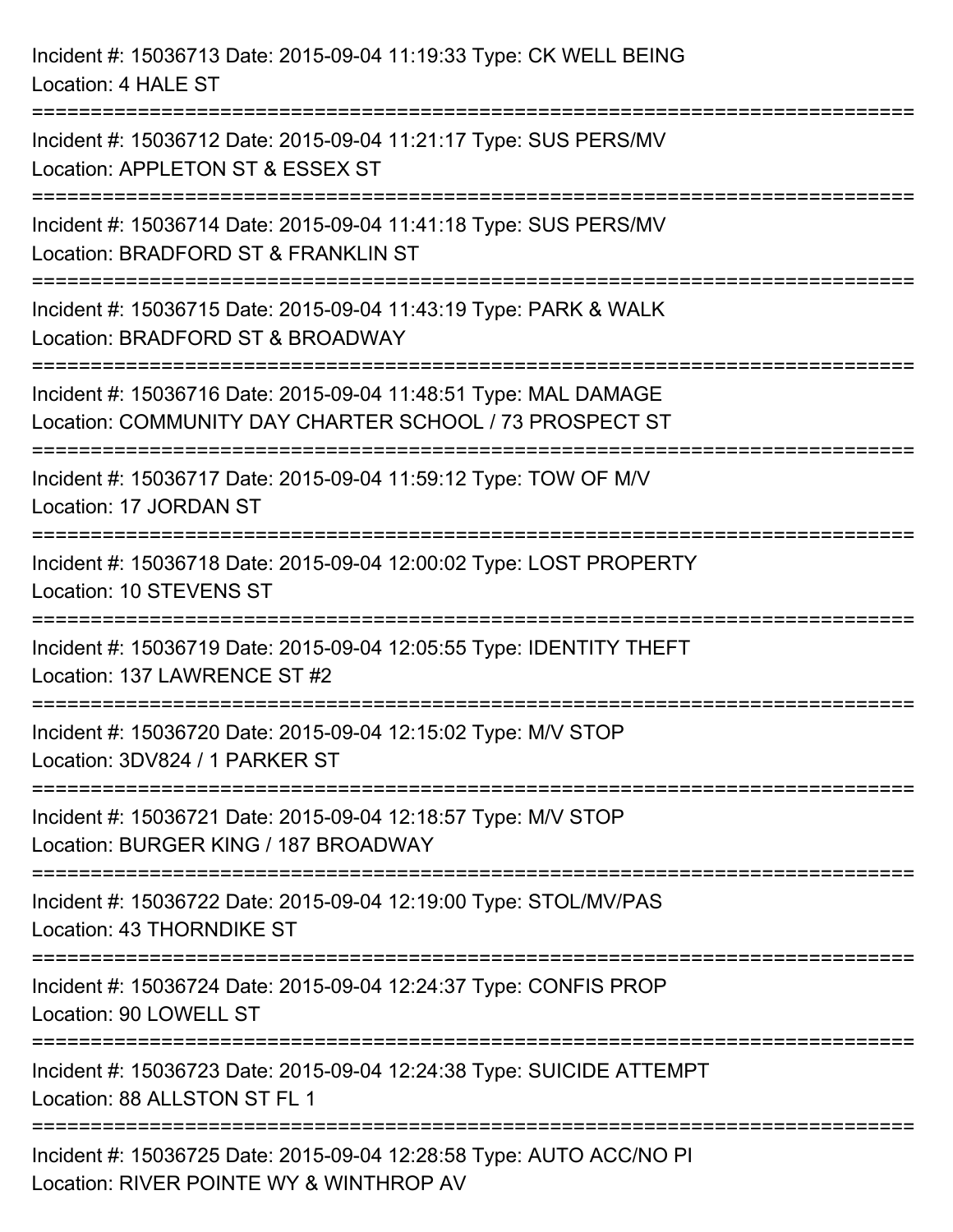| Incident #: 15036726 Date: 2015-09-04 12:34:27 Type: RECOV/STOL/MV<br>Location: 79 WARREN ST                                                                       |
|--------------------------------------------------------------------------------------------------------------------------------------------------------------------|
| Incident #: 15036727 Date: 2015-09-04 12:37:56 Type: INVESTIGATION<br>Location: 296 PROSPECT ST                                                                    |
| Incident #: 15036728 Date: 2015-09-04 12:42:50 Type: M/V STOP<br>Location: LAWRENCE PUMPS, INCORPORATED / MERRIMACK & PARKER<br>================================== |
| Incident #: 15036729 Date: 2015-09-04 12:44:10 Type: DOMESTIC/PAST<br>Location: 40 KNOX ST FL 1                                                                    |
| Incident #: 15036730 Date: 2015-09-04 12:55:53 Type: LOST PROPERTY<br>Location: 58 AVON ST #2<br>:============================                                     |
| Incident #: 15036731 Date: 2015-09-04 13:00:13 Type: A&B PROG<br>Location: DAISY ST & HOLLY ST                                                                     |
| Incident #: 15036732 Date: 2015-09-04 13:25:58 Type: AMBULANCE ASSSI<br>Location: 12 METHUEN ST FL 2                                                               |
| Incident #: 15036734 Date: 2015-09-04 13:29:23 Type: CONFIS PROP<br>Location: 39 SPRINGFIELD ST                                                                    |
| Incident #: 15036733 Date: 2015-09-04 13:32:50 Type: SPECIAL CHECK<br>Location: BRADFORD ST & FRANKLIN ST                                                          |
| Incident #: 15036735 Date: 2015-09-04 13:40:01 Type: DISTURBANCE<br>Location: YOKOHAMA JAPANESE STEAK HOUSE / 313 S BROADWAY                                       |
| Incident #: 15036736 Date: 2015-09-04 13:45:02 Type: DISTURBANCE<br>Location: 39 HANCOCK ST                                                                        |
| Incident #: 15036737 Date: 2015-09-04 13:48:17 Type: ALARM/BURG<br>Location: LANGDELL RESD / 2 MASON ST                                                            |
| Incident #: 15036738 Date: 2015-09-04 13:49:20 Type: SUS PERS/MV<br>Location: ANDOVER ST & BLANCHARD ST                                                            |
| Incident #: 15036739 Date: 2015-09-04 13:50:24 Type: CK WELL BEING<br>Location: 141 ABBOTT ST FL 1                                                                 |

===========================================================================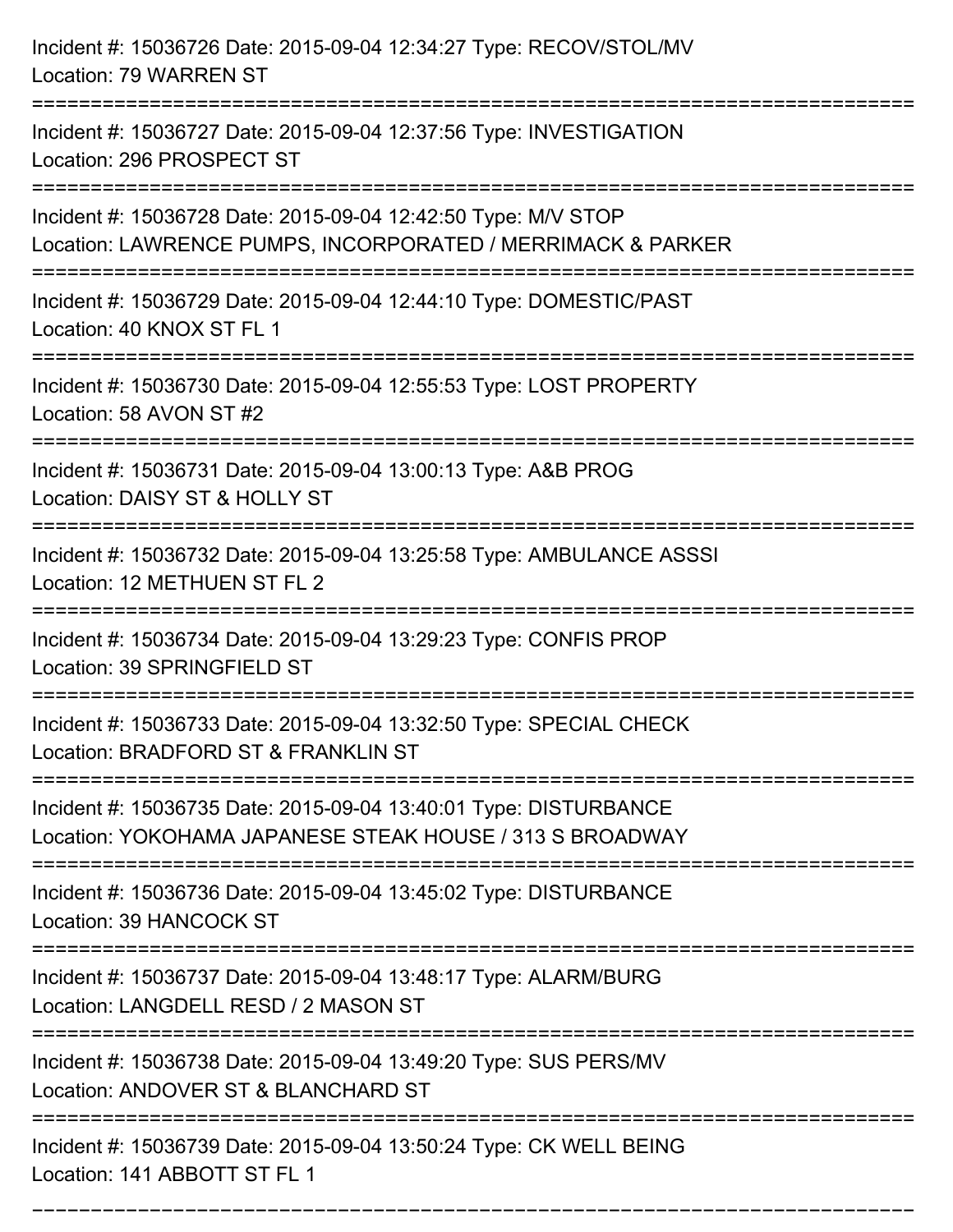| Incident #: 15036740 Date: 2015-09-04 13:57:48 Type: WARRANT SERVE<br>Location: DAISY ST & HOLLY ST                                                            |
|----------------------------------------------------------------------------------------------------------------------------------------------------------------|
| Incident #: 15036741 Date: 2015-09-04 14:05:41 Type: M/V STOP<br>Location: BROADWAY & HAVERHILL ST                                                             |
| Incident #: 15036742 Date: 2015-09-04 14:07:31 Type: M/V STOP<br>Location: ESSEX ST & JACKSON ST<br>:================================                          |
| Incident #: 15036743 Date: 2015-09-04 14:08:59 Type: AUTO ACC/NO PI<br>Location: 73 WINTHROP AV                                                                |
| Incident #: 15036744 Date: 2015-09-04 14:15:18 Type: DOMESTIC/PROG<br>Location: 83 ARLINGTON ST #3                                                             |
| Incident #: 15036745 Date: 2015-09-04 14:18:38 Type: ROBBERY UNARM<br>Location: WEST ST.                                                                       |
| Incident #: 15036746 Date: 2015-09-04 14:22:30 Type: MEDIC SUPPORT<br>Location: 26 BARNARD RD<br>===================================<br>====================== |
| Incident #: 15036747 Date: 2015-09-04 14:27:29 Type: DISABLED MV<br>Location: ANDOVER ST & BLANCHARD ST                                                        |
| Incident #: 15036748 Date: 2015-09-04 14:38:48 Type: SUICIDE ATTEMPT<br>Location: 333 HOWARD ST #5                                                             |
| Incident #: 15036749 Date: 2015-09-04 14:39:10 Type: 209A/SERVE<br>Location: 12 COLUMBUS AV                                                                    |
| Incident #: 15036750 Date: 2015-09-04 15:00:09 Type: CK WELL BEING<br>Location: ESSEX ST & LAWRENCE ST                                                         |
| Incident #: 15036751 Date: 2015-09-04 15:09:11 Type: SUS PERS/MV<br>Location: NEWTON ST & SALEM ST                                                             |
| Incident #: 15036752 Date: 2015-09-04 15:12:53 Type: M/V STOP<br>Location: 32 LAWRENCE ST                                                                      |
| Incident #: 15036753 Date: 2015-09-04 15:20:01 Type: DOMESTIC/PROG<br>Location: S UNION ST & SALEM ST                                                          |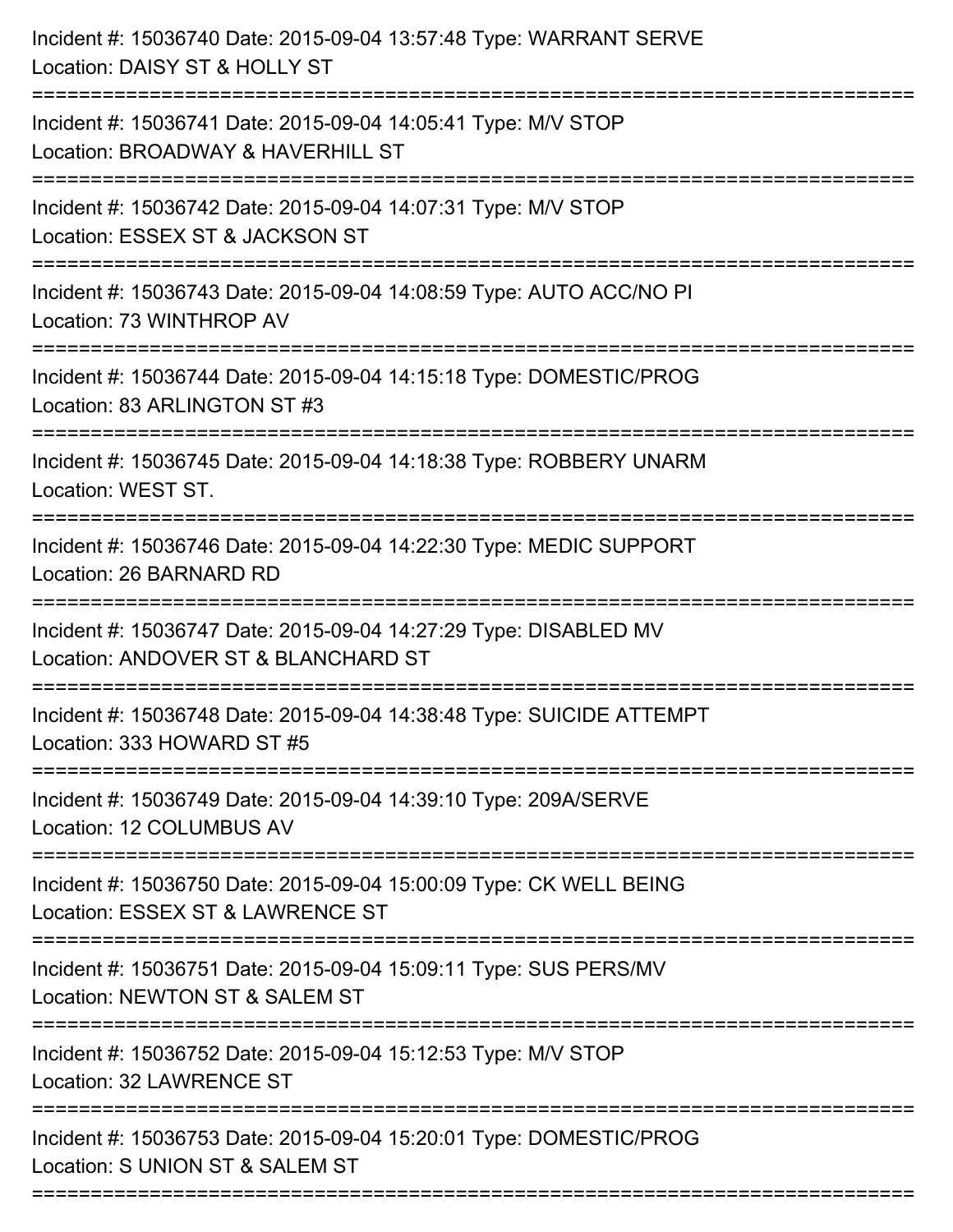Location: BRADFORD ST & FRANKLIN ST =========================================================================== Incident #: 15036755 Date: 2015-09-04 15:31:16 Type: M/V STOP Location: GARDEN ST & JACKSON ST ===========================================================================

Incident #: 15036759 Date: 2015-09-04 15:34:26 Type: 209A/SERVE Location: 48 CEDAR ST #3 REAR FL 3

===========================================================================

Incident #: 15036756 Date: 2015-09-04 15:36:29 Type: M/V STOP Location: BROADWAY & HAVERHILL ST

===========================================================================

Incident #: 15036757 Date: 2015-09-04 15:37:11 Type: M/V STOP Location: 9 JACKSON ST

===========================================================================

Incident #: 15036758 Date: 2015-09-04 15:39:42 Type: FIGHT Location: 308 HOWARD ST

===========================================================================

Incident #: 15036760 Date: 2015-09-04 15:44:33 Type: LARCENY/PAST Location: NESC FEDERAL CREDIT UNION / 14 AMESBURY ST

===========================================================================

Incident #: 15036761 Date: 2015-09-04 15:49:27 Type: 209A/SERVE Location: 17 DURHAM ST #1

===========================================================================

Incident #: 15036762 Date: 2015-09-04 15:53:28 Type: 209A/SERVE Location: 15 DURHAM ST #1

===========================================================================

Incident #: 15036763 Date: 2015-09-04 15:56:11 Type: 209A/SERVE Location: 242 HAVERHILL ST #2 FL 2

===========================================================================

Incident #: 15036764 Date: 2015-09-04 15:58:18 Type: ALARM/BURG Location: 18 FALMOUTH ST

===========================================================================

===========================================================================

Incident #: 15036765 Date: 2015-09-04 15:58:50 Type: SUS PERS/MV

Location: COMMON PARK / null

Incident #: 15036766 Date: 2015-09-04 16:08:55 Type: 209A/SERVE

Location: 12 COLUMBUS AV #1

===========================================================================

===========================================================================

Incident #: 15036767 Date: 2015-09-04 16:12:32 Type: SHOPLIFTING Location: CVS PHARMACY / 266 BROADWAY

Incident #: 15036768 Date: 2015 09 04 16:16:15 Type: 209A/SERVE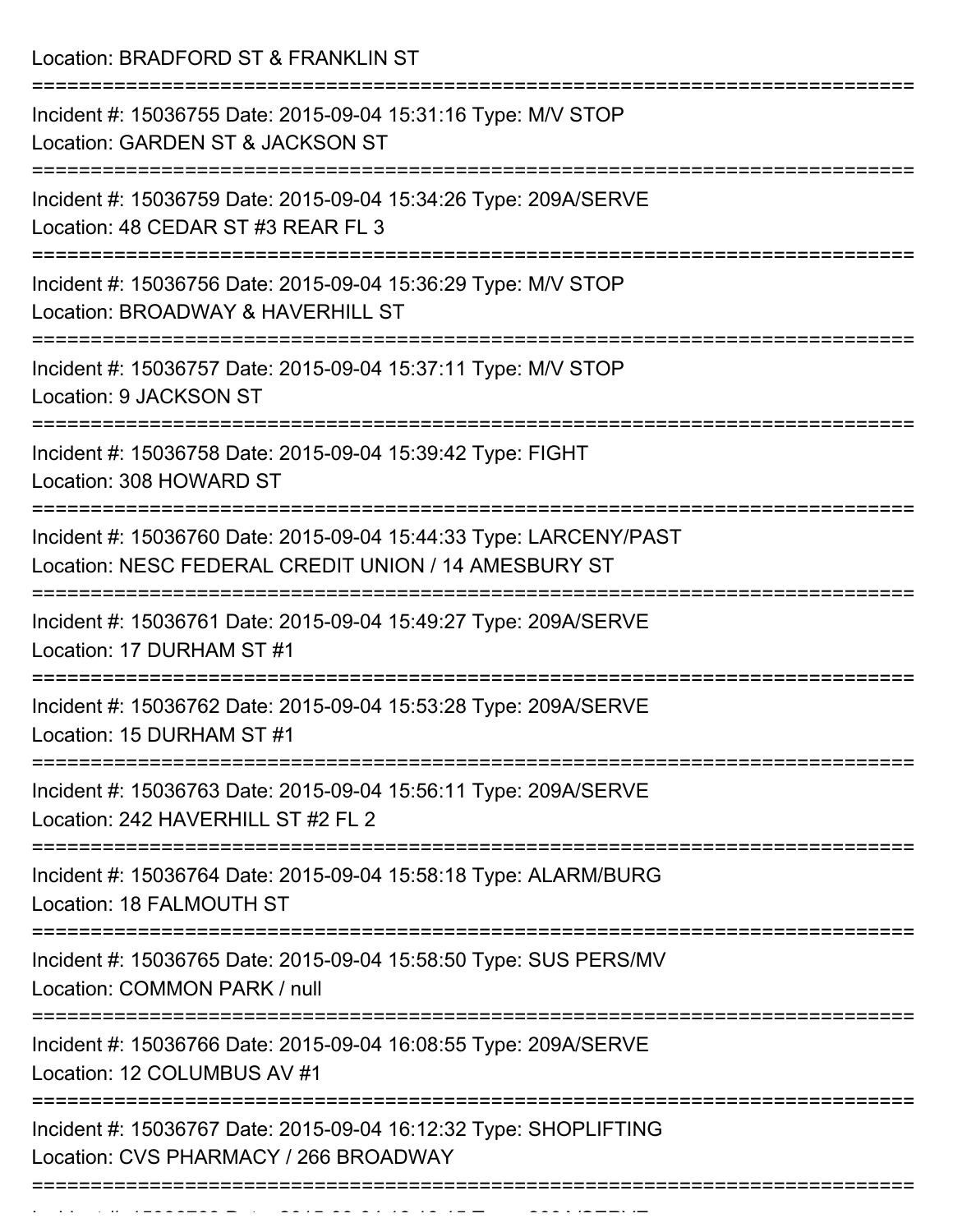Location: 39 SPRINGFIELD ST #1

| Incident #: 15036769 Date: 2015-09-04 16:25:37 Type: NOISE ORD<br>Location: BAILEY ST & PHILLIPS ST                |
|--------------------------------------------------------------------------------------------------------------------|
| Incident #: 15036770 Date: 2015-09-04 16:28:02 Type: DISTURBANCE<br>Location: 19 SARGENT ST                        |
| Incident #: 15036772 Date: 2015-09-04 16:30:24 Type: CK WELL BEING<br>Location: 30 MYRTLE CT #107                  |
| Incident #: 15036771 Date: 2015-09-04 16:31:00 Type: MEDIC SUPPORT<br>Location: 62 SULLIVAN AV                     |
| Incident #: 15036773 Date: 2015-09-04 16:34:12 Type: 209A/SERVE<br>Location: 242 HAVERHILL ST #2 REAR FL 2         |
| Incident #: 15036774 Date: 2015-09-04 16:35:23 Type: ESCORT<br>Location: 296 PROSPECT ST                           |
| Incident #: 15036778 Date: 2015-09-04 16:38:28 Type: 209A/SERVE<br>Location: 35 RESERVOIR ST #2 FL 2               |
| Incident #: 15036775 Date: 2015-09-04 16:39:27 Type: GENERAL SERV<br>Location: 429 BROADWAY                        |
| Incident #: 15036776 Date: 2015-09-04 16:42:56 Type: ALARM/BURG<br>Location: LAWRENCE HIGH SCHOOL / 71 N PARISH RD |
| Incident #: 15036777 Date: 2015-09-04 16:50:43 Type: ALARM/BURG<br>Location: 30B KENDALL ST                        |
| Incident #: 15036779 Date: 2015-09-04 17:05:40 Type: 209A/SERVE<br>Location: 35 RESERVOIR ST #2 FL 2               |
| Incident #: 15036780 Date: 2015-09-04 17:11:17 Type: 209A/SERVE<br>Location: 570 HAVERHILL ST #3 FL 3              |
| Incident #: 15036781 Date: 2015-09-04 17:34:44 Type: GENERAL SERV<br>Location: 222 ESSEX ST                        |
|                                                                                                                    |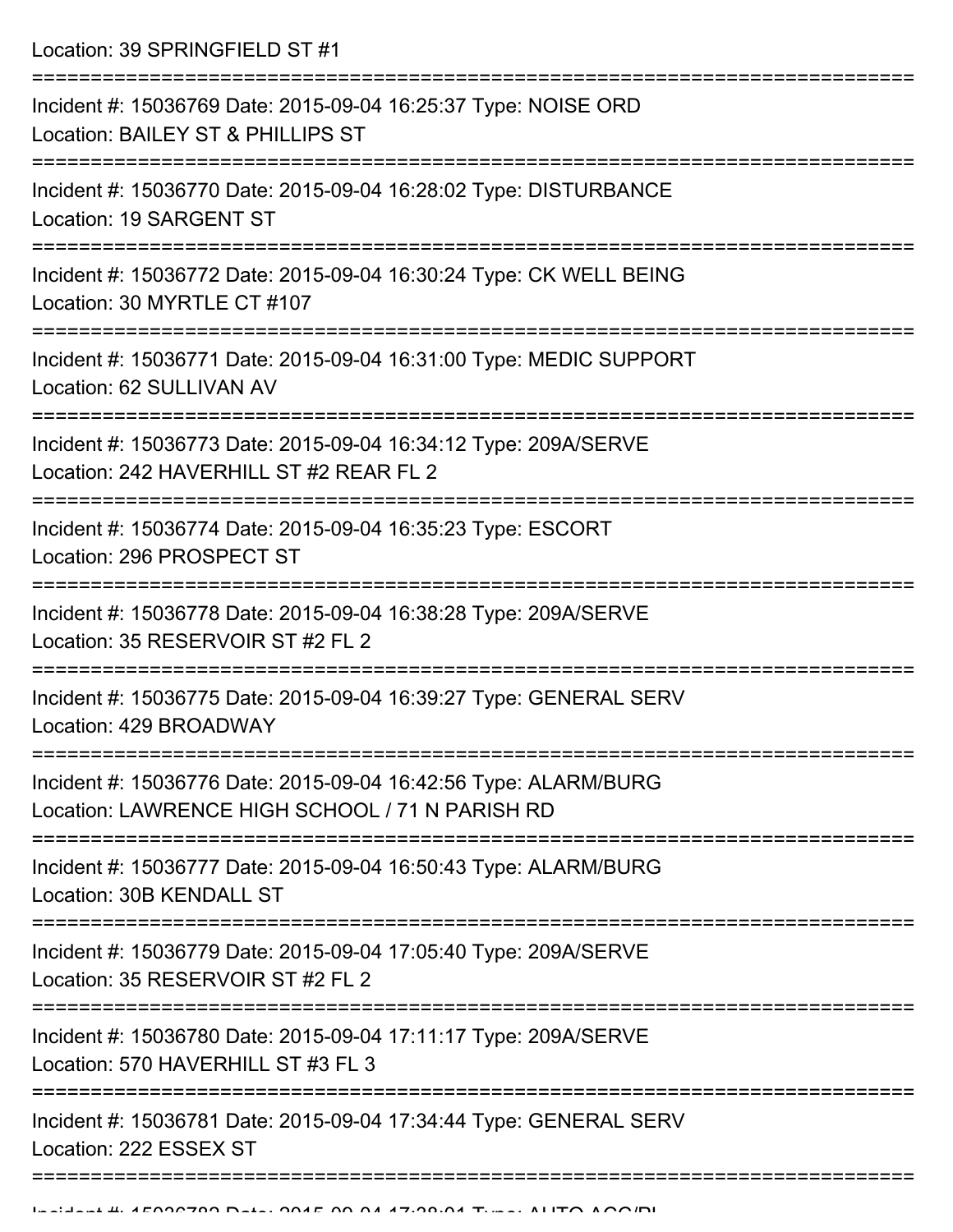| Location: JAMAICA ST & S UNION ST                                                                                                  |
|------------------------------------------------------------------------------------------------------------------------------------|
| Incident #: 15036783 Date: 2015-09-04 17:39:02 Type: AUTO ACC/PED<br>Location: HAVERHILL ST & JACKSON ST<br>====================== |
| Incident #: 15036784 Date: 2015-09-04 17:54:11 Type: RECOV/STOL/MV<br>Location: 35 BASSWOOD ST                                     |
| Incident #: 15036785 Date: 2015-09-04 17:54:55 Type: M/V STOP<br>Location: 291 PROSPECT ST                                         |
| Incident #: 15036787 Date: 2015-09-04 17:58:29 Type: M/V STOP<br>Location: 473 ESSEX ST                                            |
| Incident #: 15036786 Date: 2015-09-04 17:59:23 Type: NOISE ORD<br>Location: 20 PEARL ST                                            |
| Incident #: 15036789 Date: 2015-09-04 17:59:51 Type: ALARM/BURG<br>Location: 180 EXCHANGE ST                                       |
| Incident #: 15036788 Date: 2015-09-04 17:59:56 Type: M/V STOP<br>Location: 96 E HAVERHILL ST                                       |
| Incident #: 15036790 Date: 2015-09-04 18:00:47 Type: M/V STOP<br>Location: 318 MT VERNON ST                                        |
| Incident #: 15036793 Date: 2015-09-04 18:03:50 Type: ROBBERY PAST<br>Location: ESSEX ST & HAMPSHIRE ST                             |
| Incident #: 15036791 Date: 2015-09-04 18:04:02 Type: ALARM/BURG<br>Location: PORTUGUESE A SALAZAR CLUB / 2 SARATOGA ST             |
| Incident #: 15036792 Date: 2015-09-04 18:05:29 Type: NOISE ORD<br>Location: 473 HIGH ST                                            |
| Incident #: 15036794 Date: 2015-09-04 18:11:18 Type: FIGHT<br>Location: GREATER LAWRENCE FAM.HLTH.CTR. / 34 HAVERHILL ST           |
| Incident #: 15036795 Date: 2015-09-04 18:28:20 Type: M/V STOP<br>Location: CROSBY ST & NEWTON ST                                   |
| Incident #: 15036796 Date: 2015-09-04 18:29:58 Type: M/V STOP                                                                      |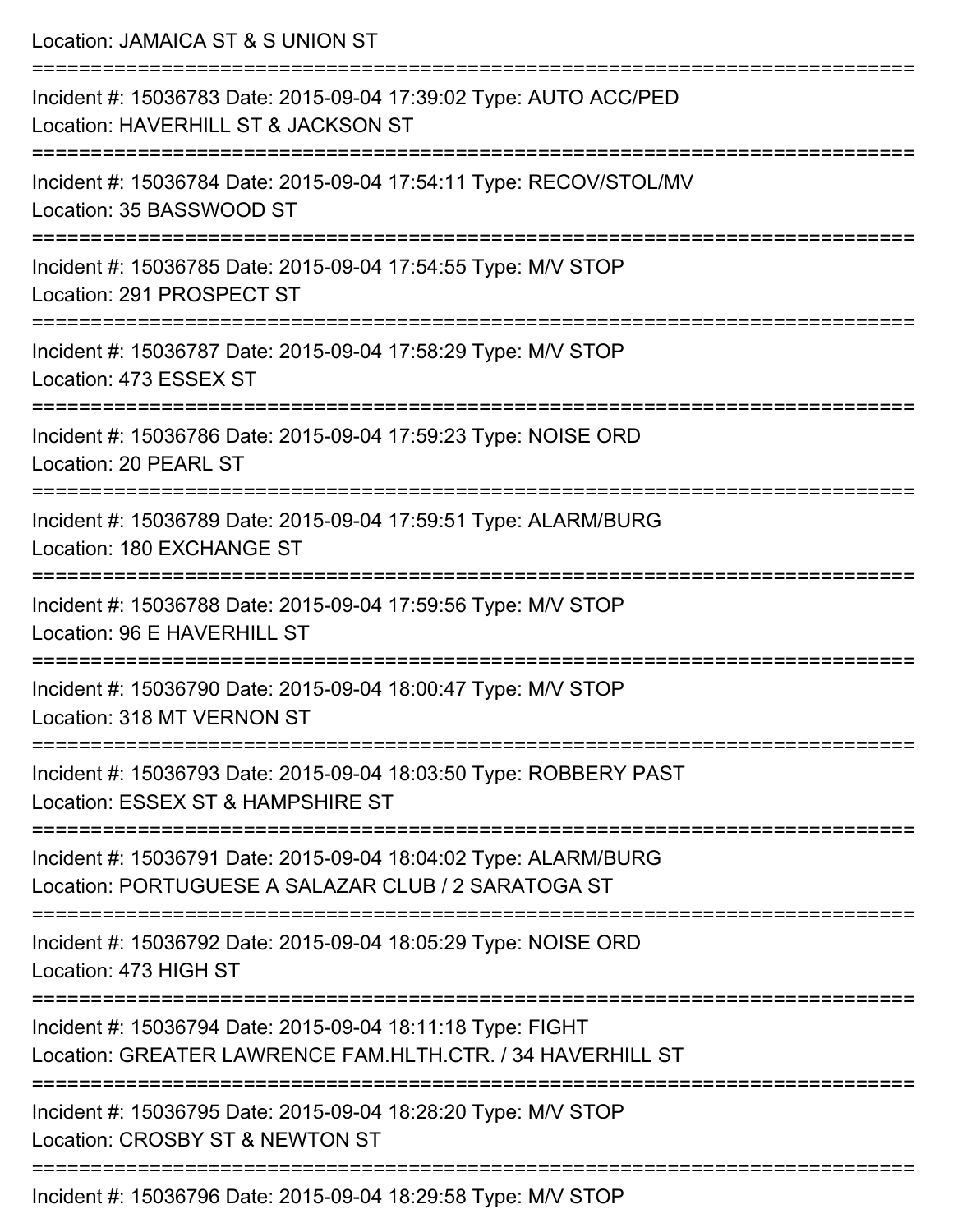| Incident #: 15036797 Date: 2015-09-04 19:18:03 Type: STOLEN PROP<br>Location: 43 PARK ST FL 1ST                      |
|----------------------------------------------------------------------------------------------------------------------|
| Incident #: 15036798 Date: 2015-09-04 19:25:17 Type: ALARM/BURG<br>Location: 608 S UNION ST                          |
| Incident #: 15036799 Date: 2015-09-04 19:26:35 Type: GENERAL SERV<br>Location: HANCOCK ST & MASON ST                 |
| Incident #: 15036800 Date: 2015-09-04 19:41:46 Type: MISSING PERS<br>Location: 700 ESSEX ST                          |
| Incident #: 15036801 Date: 2015-09-04 19:59:01 Type: NOISE ORD<br>Location: LAWRENCE ST & MYRTLE ST                  |
| Incident #: 15036802 Date: 2015-09-04 20:04:35 Type: NOISE ORD<br>Location: 19 ACTON ST<br>--------------------      |
| Incident #: 15036803 Date: 2015-09-04 20:06:28 Type: M/V STOP<br>Location: SEVEN ELEVEN / 99 HAMPSHIRE ST            |
| Incident #: 15036804 Date: 2015-09-04 20:40:12 Type: MAN DOWN<br>Location: 622 HAVERHILL ST                          |
| Incident #: 15036805 Date: 2015-09-04 20:41:39 Type: WOMAN DOWN<br>Location: LAWRENCE ST & PARK ST                   |
| Incident #: 15036806 Date: 2015-09-04 20:46:00 Type: MAN DOWN<br>Location: FRANKLIN ST & HAVERHILL ST                |
| Incident #: 15036807 Date: 2015-09-04 21:03:16 Type: MV/BLOCKING<br>Location: 49 IRENE ST<br>----------------------- |
| Incident #: 15036808 Date: 2015-09-04 21:10:03 Type: M/V STOP<br>Location: 32 LAWRENCE ST                            |
| Incident #: 15036809 Date: 2015-09-04 21:15:18 Type: NOISE ORD<br>Location: 311 WATER ST #20 FL 2                    |
| Incident #: 15036810 Date: 2015-09-04 21:22:59 Type: SUS PERS/MV                                                     |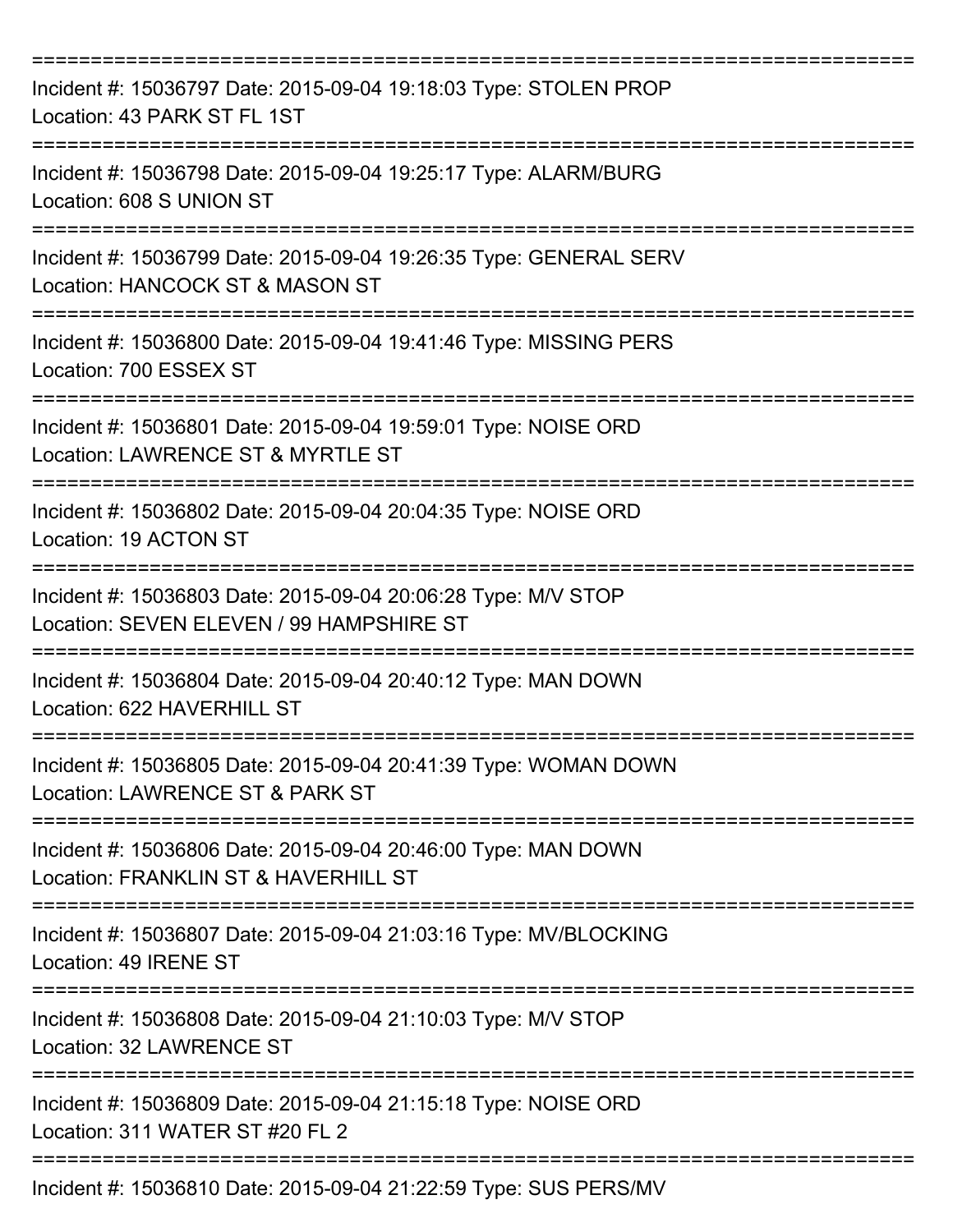| Incident #: 15036811 Date: 2015-09-04 21:33:45 Type: AUTO ACC/UNK PI<br>Location: BROADWAY & DAISY ST             |
|-------------------------------------------------------------------------------------------------------------------|
| Incident #: 15036812 Date: 2015-09-04 21:50:58 Type: M/V STOP<br><b>Location: KINGSTON ST</b>                     |
| Incident #: 15036813 Date: 2015-09-04 21:51:43 Type: SUS PERS/MV<br>Location: 118 PEARL ST                        |
| Incident #: 15036814 Date: 2015-09-04 22:01:56 Type: NOTIFICATION<br>Location: 39 BRUCE ST FL 2                   |
| Incident #: 15036815 Date: 2015-09-04 22:28:22 Type: 209A/VIOLATION<br>Location: 11 LAWRENCE ST #808<br>========= |
| Incident #: 15036816 Date: 2015-09-04 22:42:31 Type: NOISE ORD<br>Location: 2 ACTON ST<br>______________________  |
| Incident #: 15036817 Date: 2015-09-04 22:46:04 Type: NOISE ORD<br>Location: 81 AVON ST                            |
| Incident #: 15036818 Date: 2015-09-04 22:47:47 Type: DISTURBANCE<br>Location: 191 HOWARD ST                       |
| Incident #: 15036819 Date: 2015-09-04 22:49:10 Type: M/V STOP<br>Location: 28 WEARE ST                            |
| Incident #: 15036820 Date: 2015-09-04 22:51:00 Type: ALARM/BURG<br>Location: 19 N BOYLSTON ST                     |
| Incident #: 15036822 Date: 2015-09-04 23:02:42 Type: DOMESTIC/PROG<br>Location: 132 SPRINGFIELD ST                |
| Incident #: 15036821 Date: 2015-09-04 23:02:47 Type: MEDIC SUPPORT<br>Location: 98 WARWICK ST                     |
| Incident #: 15036823 Date: 2015-09-04 23:06:52 Type: NOISE ORD<br>Location: GREENWOOD ST                          |
| Incident #: 15036824 Date: 2015-09-04 23:07:30 Type: NOISE ORD<br>$A \rightarrow A$                               |